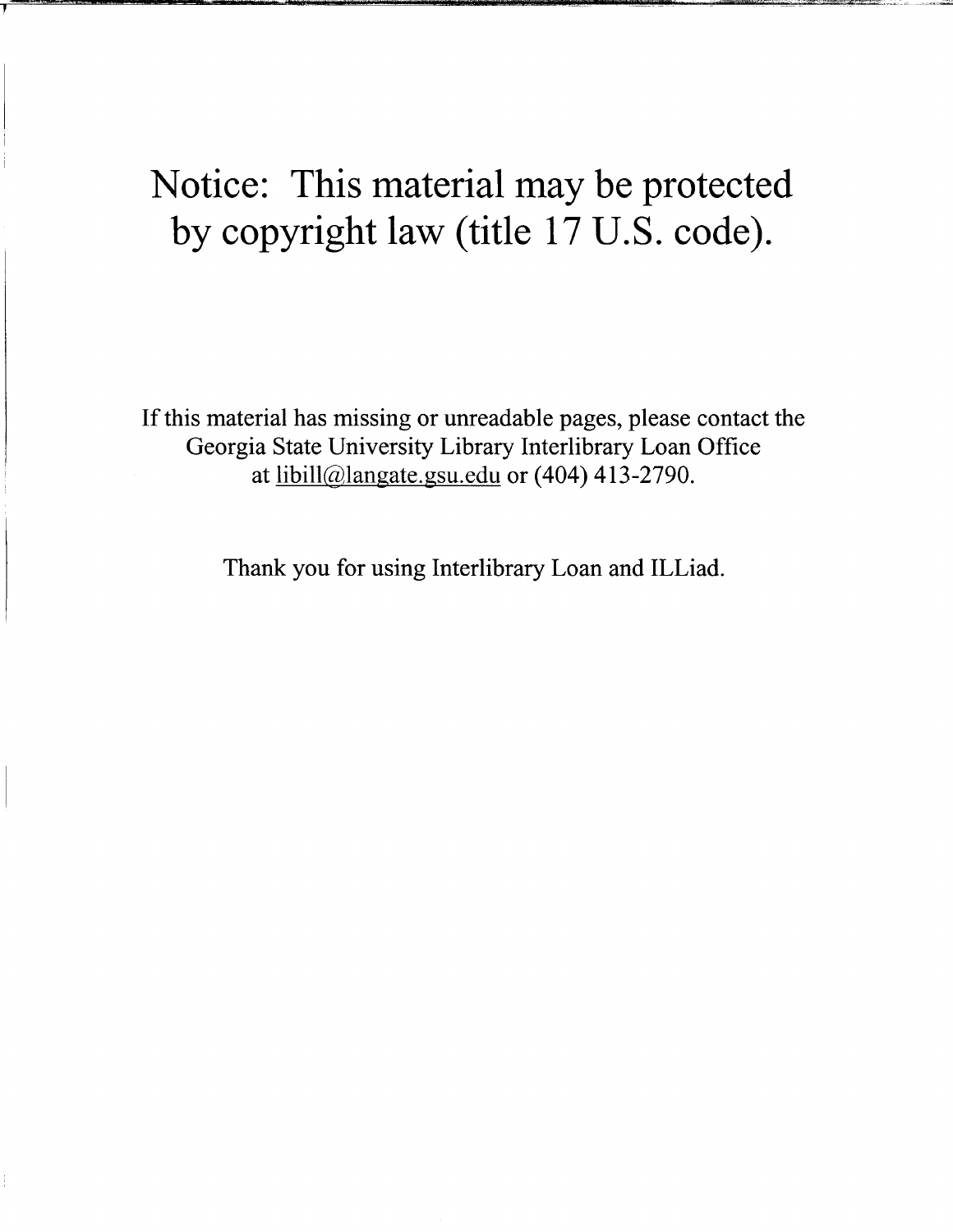## Field experiments and public policy: festina lente

GLENN W. HARRISON\*

Department of Risk Management & Insurance and Center for the Economic Analysis of Risk, Robinson College of Business, Georgia State University, Atlanta, GA, USA School of Economics, University of Cape Town, Cape Town, South Africa

Abstract: The current state of the art in field experiments does not give me any confidence that we should be assuming that we have anything worth scaling, assuming we really care about the expected welfare of those about to receive the instant intervention. At the very least, we should be honest and explicit about the need for strong priors about the welfare effects of changes in averages of observables to warrant scaling. What we need is a healthy dose of theory and the implied econometrics.

Submitted 8 March 2020; accepted 28 March 2020

The problem of scaling results from one setting to another, whether that be an experimental setting or not, deserves formal attention. In environmental economics, there has been a long literature on 'benefit transfer': the transfer of valuations of environmental amenities in one location to valuations in another location. This can be called horizontal scaling. The latest challenge comes from field experiments, for the moment left undefined, being vertically scaled, to apply to wider and wider populations. And with that type of scaling to large-scale, we presumably deal with temporal scaling: seeing how behavior is affected over time.<sup>1</sup>

I do not see this as the fundamental missing link needed to see field experiments play a more significant role in public policy.<sup>2</sup> Nor do I see the latest

117

<sup>\*</sup> Correspondence to: Department of Risk Management & Insurance and Center for the Economic Analysis of Risk, Robinson College of Business, Georgia State University, Atlanta, GA, USA. E-mail: [gharrison@gsu.edu](mailto:gharrison@gsu.edu).

<sup>1</sup> See Friedlander and Burtless (1995), Moffitt (1998) and de Haan and Lind (2018).

<sup>2</sup> These issues are not new. The earlier enthusiasm for social policy experiments in the USA in the 1970s spurred thoughtful assessments in Ferber and Hirsch (1978, 1982) and Hausman and Wise (1985). And the issues have garnered considerable attention already in the development field: see Banerjee et al. (2017).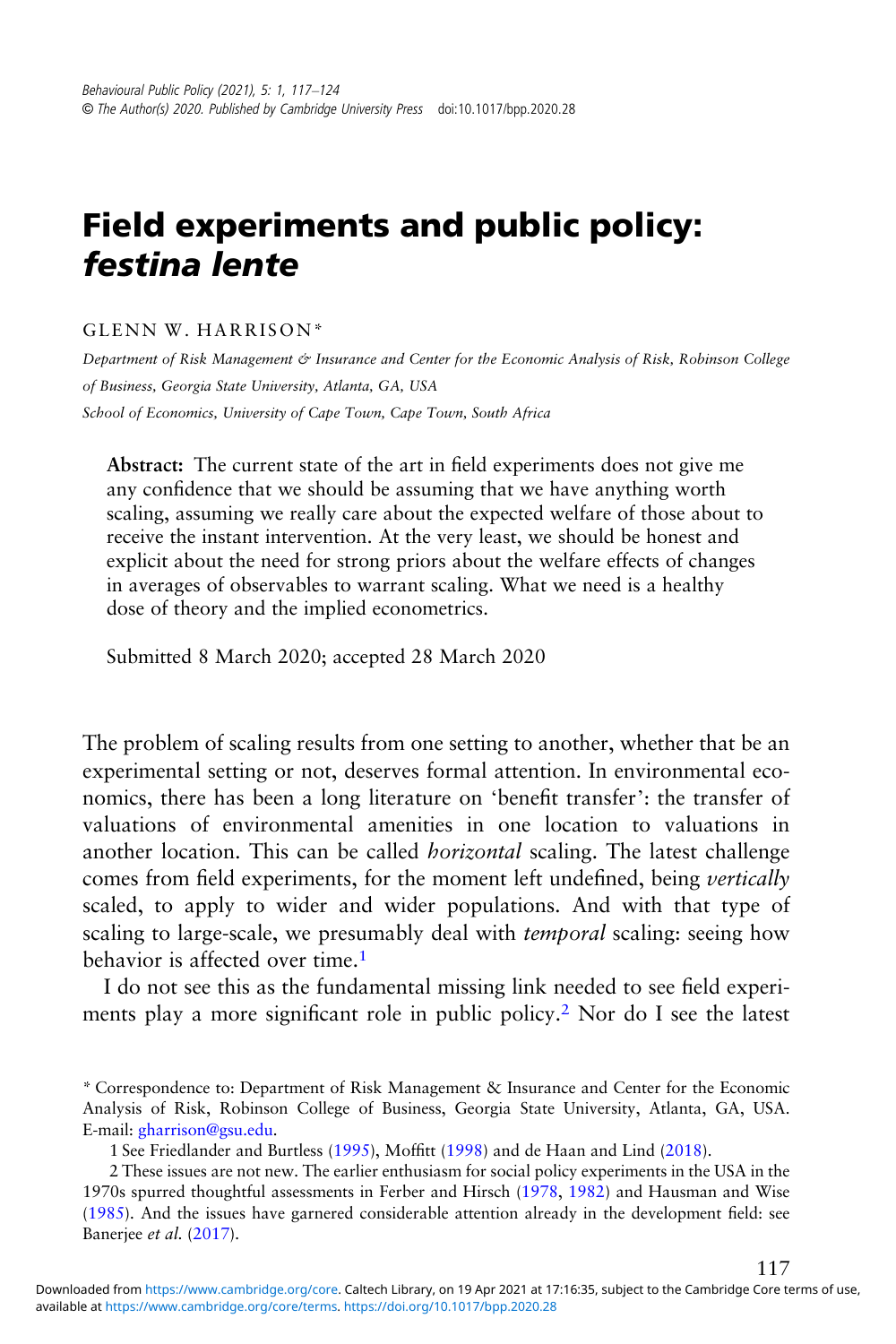fascination with 'replication crises' as particularly deep or constructive. Instead, my concern is with the glossing of the premise behind any kind of scaling at all: that the instant field experiment has delivered something worth scaling. For a variety of reasons, I offer some cautions about that premise, and I encourage attention to those issues before we get too far into scaling issues or the selling of scaling issues as the Rosetta Stone of behavioral public policy.

The expression 'field experiments' has come to mean two very different things in the economics literature. For one group, it just means any experiment conducted in the field that uses randomization; for others, it means any experiment that is conducted in the field or that uses field referents, whether or not randomization has been used. This semantic distinction does have some bite in terms of how people design experiments and what they expect to get out of them, so it is not 'just a semantic distinction'. I will argue for the complementarity of these two types of field experiments, in the interests of being diplomatic here.<sup>3</sup> If one adopts the latter definition from the start, one does not have to worry about complementing a randomized evaluation with structural insights from another type of field experiment. You simply design the field experiment to answer the policy question at issue, and it may or may not include a randomization component.

The problem with many field experiments is that they avoid wanting to make any structural claims about  $w h y$  things work or that they work to improve the welfare of individuals. The slogan sadly tells it all when someone proclaims loudly that they only care about *what* works. There is, to be sure, a cursory hand-wave at the theoretical literature on possible behavioral factors at work, but when it comes to what the evidence shows, and is intended to show, we get a net effect inside a theoretical black box. What is needed, in addition, are experiments to provide some structural insight into the processes at work. Which of the Big Four behavioral moving parts – in my view, risk attitudes, subjective beliefs, time preferences and social preferences – might account for observed behavior? Only if we obtain some estimates of these structural parameters<sup>4</sup> will we have any hope of describing why something is

<sup>3</sup> I speak more directly on this issue in Harrison (2013, §1). It is also proper to stress that randomized evaluations are excellent methods for doing what they set out to do in the narrow sense explained below. I want more interesting policy questions answered, and I fully expect that excellent answers to the less interesting questions will be needed as part of that broader policy objective.

<sup>4</sup> Some field experimenters do try to elicit measures of preferences, such as Jakiela and Ozier (2019) for risk preferences, but they do so using hypothetical survey instruments that have well-documented biases. But the effort to elicit preferences is laudable and can easily be implemented correctly. At least with respect to the use of incentives, good examples include Fisman et al.  $(2017)$  and Balakrishnan et al. (2020).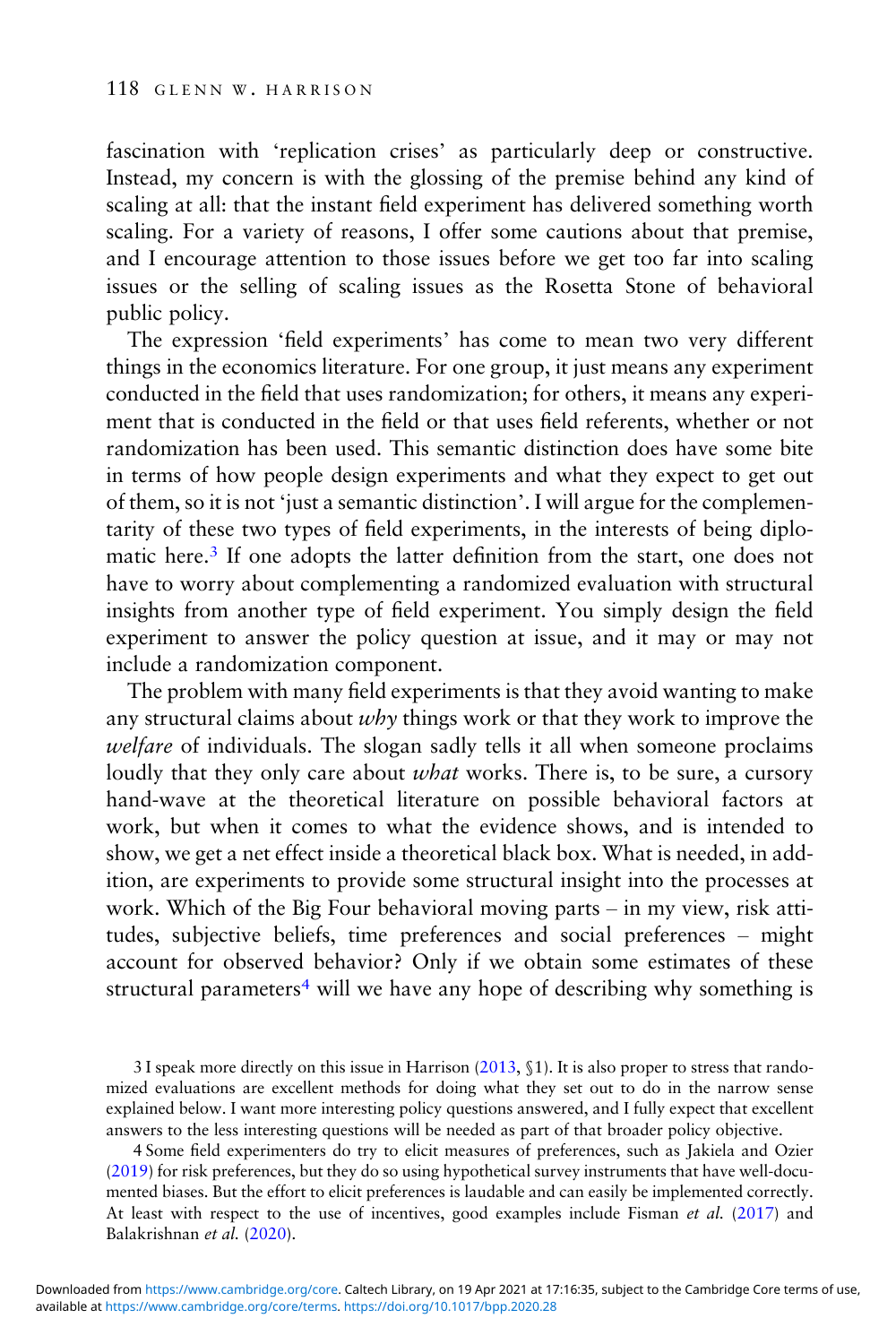working or not, and then going further and undertaking a welfare evaluation.<sup>5</sup>

There are several reasons why most field experiments fall short. One is that they limit themselves to evaluations of observables: this price change in delivering that product leads to what revealed change in demand? Another is that they limit themselves to average treatment effects (ATEs): what is the average change in demand?

#### General concerns with any instant experiment

In virtually all cases that I am aware of, attention has been trained on making causal statements about observables. In the end, I do not care about such causal statements. Call me old-fashioned, but I care about whether the policy intervention is doing harm to individuals, as measured by the subjective consumer surplus.<sup>6</sup> In turn, shame on me, in order to calculate the consumer surplus, I need to know some things about the individual, such as preferences and beliefs. And also in turn, further shame on me, I probably need to make a fair number of parametric assumptions to map estimates of preferences and beliefs into consumer surplus. You can visualize the methodological fingers wagging now. Who knows if that theory of preferences and beliefs is the right one? Who knows if those parametric assumptions are the right ones? I put my hands up: you got me.

But then I get ethical about things, to turn the heat back on the methodological nay-sayers. How on earth do you know – or even have a reasonable prior – that your intervention is doing no harm? It sure is not theory, since plumbers do not need any serious theory. Just as a wind tunnel<sup>7</sup> is literally not the same thing as field turbulence, would you ever step in a plane that had not survived the most elementary tests in a wind tunnel? Of course, you just assume that this is done, and we all know about the illusion of risk regulation in some quarters when it comes to aircraft safety. And there are some simple, canonical examples where successful improvement of the intended observable outcome leads to welfare losses.<sup>8</sup> I pose the same challenge to

6 In many instances of importance, such as the purchase of insurance, it is expected consumer surplus that is relevant. That should just be understood, and it has nothing to do with whether or not the insurance actually generates a payment to the individual, as some believe.

7 [https://en.wikipedia.org/wiki/Wind\\_tunnel.](https://en.wikipedia.org/wiki/Wind_tunnel)

8 The best example is insurance, where take-up has been the observable metric, under the assumption that it automatically tells us that there is a subjective welfare improvement. Relaxing the assumption of naive revealed preference, in the spirit of behavioral welfare economics, one finds that

<sup>5</sup> Advocates of randomized interventions sometimes pose a false dichotomy between 'all-in theological' modeling via structural assumptions or 'agnostic eyeballing' of the average effects: Heckman (2010) takes aim squarely at this false tradeoff.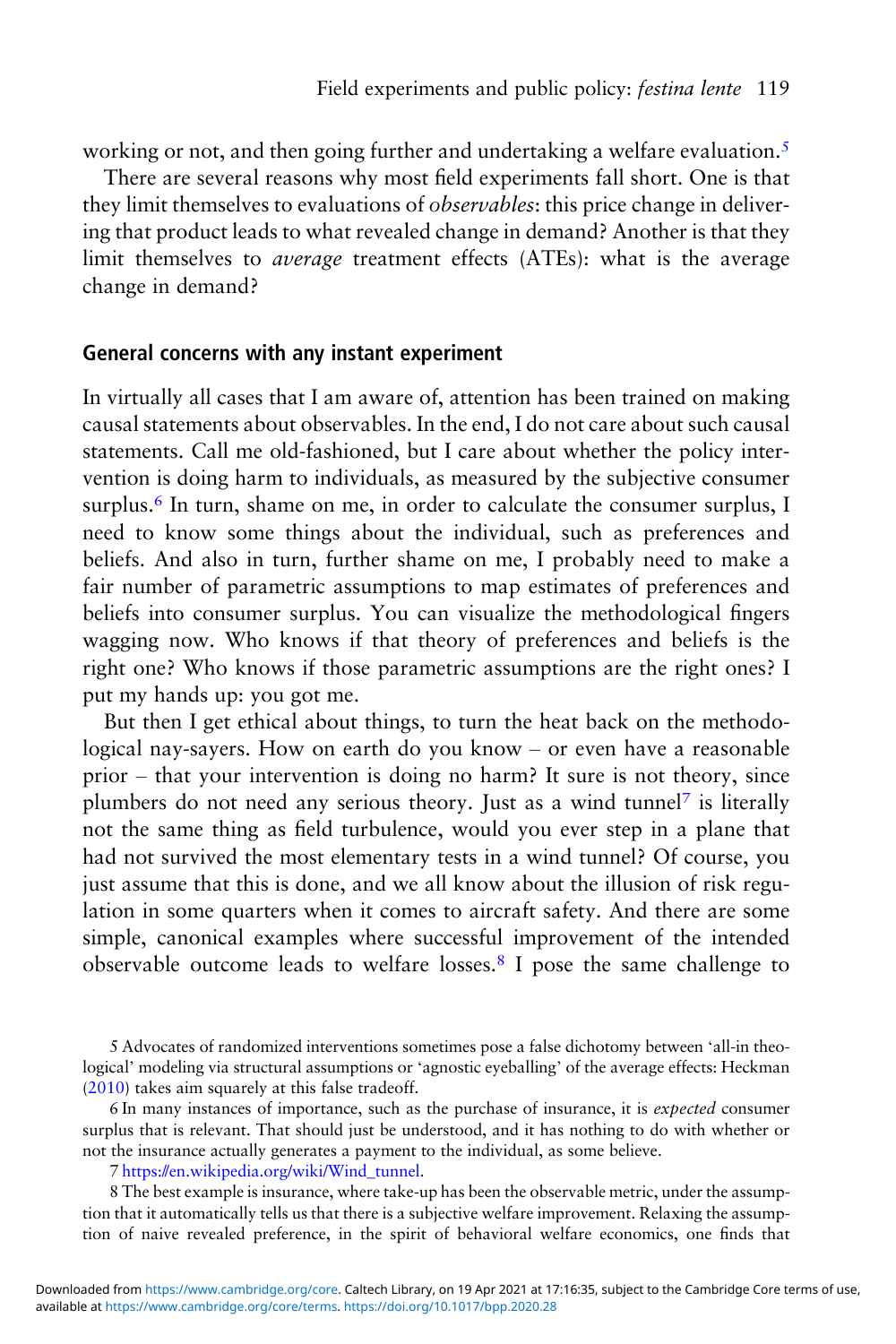those that would run a field experiment in the first place, and I pose it even more loudly and urgently to those that would seek to scale the thing up.

#### Gaussianity, and the lure of the ATEs

From experience, I know that economists hear 'social welfare' when anyone utters the word 'welfare', so it is important to stress that the word is used here to refer to welfare of the individual. I want to measure the distribution of individual welfare effects of a policy. If one then looks, descriptively and in passing, at the average of this distribution, that should not be mistaken for any specific social welfare function at play. On the other hand, if one only looks at the average, then one has lashed any policy advice to the mast of a problematic social welfare function.

A more important normative implication flows from looking at distributions. One might uncover identifiable sub-populations that do benefit from some intervention, allowing behaviorally smart *conditional* interventions. What if men lose from an intervention and women gain, and one is allowed (legally and culturally) to condition on gender? Are we to throw that information away on the altar of parsimony, when we only look at the average effect? No, and the better studies know this, but most do not.

A related point, of course, is about the econometric methods used to evaluate average effects. I admit to being the person in seminars and referee reports that complains about ordinary least squares on any dependent variable that is not defined over ±∞. <sup>9</sup> And that reminds everyone that even Angrist and Pischke (2009, chapter 7) have a place in their hearts for quantile regressions.<sup>10</sup> And is anyone concerned that known randomization might generate a familiar

increased take-up is generally associated with welfare losses (Harrison, 2019; Harrison & Ng, 2016, 2018, 2019).

9 One constructive solution in advanced graduate classes is to have students replicate estimates of influential papers in major journals, ideally on a topic they are writing their thesis on: these days, one finds good documentation of data and code online. Then have them apply the methods they learned about in their first graduate econometrics class. You know the methods: probit for binary dependent variables, beta or fractional regressions for dependent variables in the unit interval and hurdle models (not tobit) for dependent variables with histogram-evident spikes at zero or some other point – and average marginal effects, of course. The one that often jumps out with different results is the modest hurdle model, a staple of health econometrics, but not as widely used as it should be. In literal terms, this is not a replication crisis, thank goodness, but a methodological crisis nonetheless.

10 There have also been advances in *flexible* parametric quantile regression methods, due to Frumento and Bottai (2016, 2017) and implemented by Bottai and Orsini (2019). Similarly, there have been advances in the econometric methods for comparing unconditional distributions, due to Goldman and Kaplan (2018) and implemented by Kaplan (2019). Carter et al. (2019) offer a great illustration of how one can use information 'in the tails' to drive better development policy.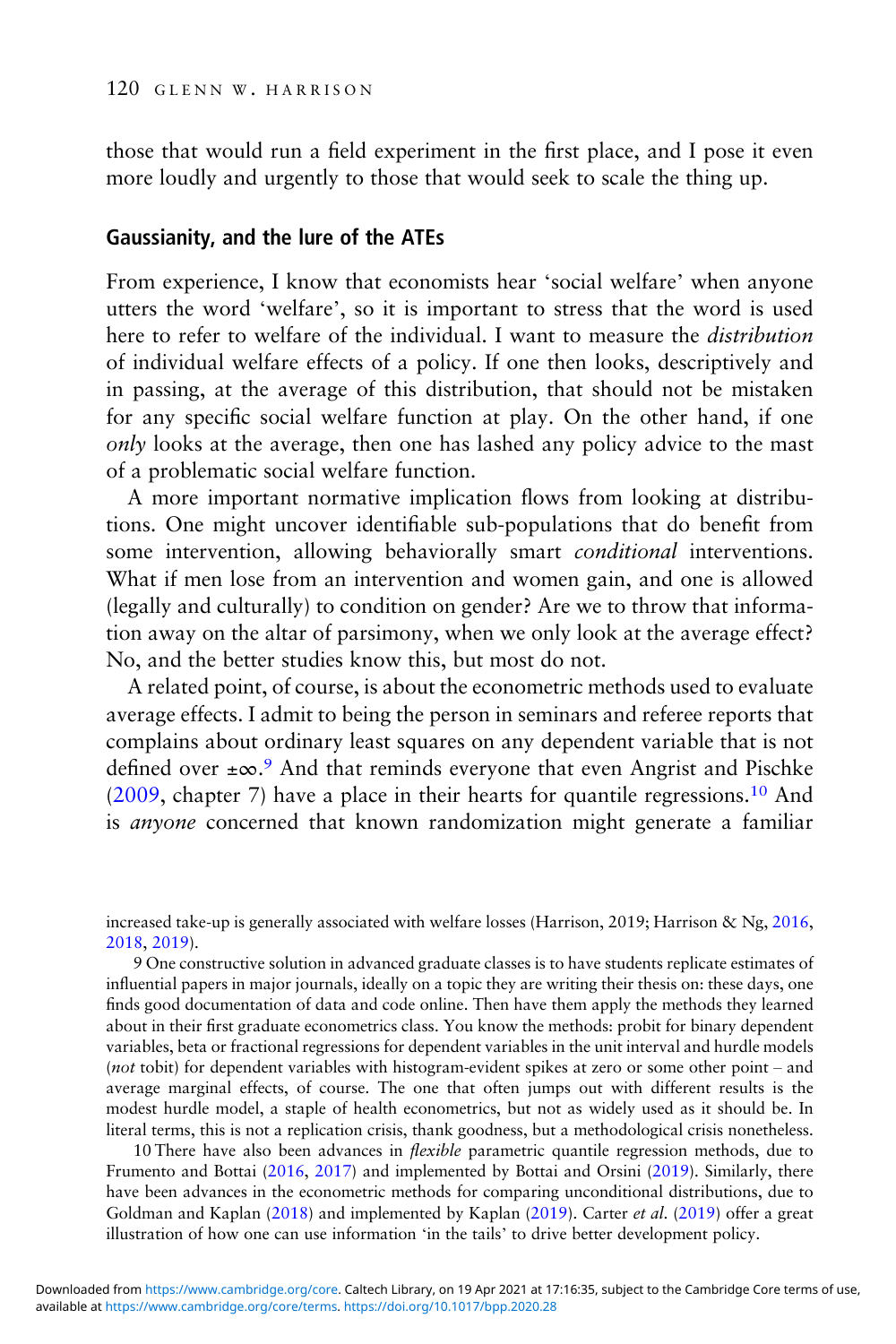sample selection bias, as well as an attrition bias, with respect to heterogeneous risk preferences?<sup>11</sup>

The deeper implications of all of this attention on experimental design in field experiments is the debate over experimental methods versus observational methods.<sup>12</sup> On a good day in a field experiment, randomization ensures 'covariate balance', in the sense that the potentially confounding covariates with respect to the effects of the treatment on the outcome are then the same, or balanced, when one looks at the treated sample and the untreated sample. Potential outcomes for treated and untreated are imputed by looking at averages of 'similar individuals' that do or do not receive the treatment, where similarity might be determined by a scored propensity to be one of the treated. So in this instance we can say that the measured effect is solely due to the treatment.

Three issues arise here. The first is that pure randomization may be an inefficient way to generate data for the inferences required.<sup>13</sup> The second is the amusing combination of formal univariate tests and informal cross-variate eyeballing to determine balance, as if the covariances are all zero. The third is that there is no real debate between experimental methods and observational methods: they are complementary. Powerful statistical tools, largely developed and fully reviewed by Imbens and Rubin (2015), allow non-experimental,

<sup>11</sup> See Harrison et al. (2009, 2020).

<sup>12</sup> Also a debate long ago: see Hausman and Wise (1985) and Moffitt (1986).

<sup>13</sup> Alternatives to pure randomization when matching treated and untreated build on the idea that complex survey designs might randomize within clusters, which are paired with other clusters according to certain characteristics prior to randomization to treatment. Thus, a whole cluster receives the treatment or not, and individuals within that cluster are evaluated and, since they are in the same cluster, are not statistically independent. But when the clusters are blocked, prior to random allocation to treatment, there is valuable information contained in the blocking criteria (e.g., urban or rural). This blocking information can be used, and it is explicitly not used in propensity score or nearest-neighbor matching. One extreme is a fully blocked randomized experimental design, which matches individuals on certain covariates exactly prior to treatment; and the other extreme is a completely randomized experimental design that matches no individuals and just applies a constant probability to each individual of being assigned to the treatment. Treating the former as if it were the latter with a post hoc matching method is clearly inefficient. The same argument for *relative* inefficiency then applies to partially blocked designs. The upshot is that pair matching can be used to improve matching methods rather than just using propensity scores: see Imai et al. (2009) and Iacus et al. (2011). Apart from complex survey design, theory or 'priors' might provide a basis for matching pairs according to certain characteristics. This motivation leads to methods referred to as 'coarsened exact matching', implemented by Blackwell et al. (2009). The idea is to coarsen the covariates of outcomes and match exactly on those coarsened covariates, but use the actual values of the covariates when evaluating treatment effects of matched observations. The process of coarsening is akin to how histograms are generated from continuous or multi-valued observations: automatic algorithms can be applied (e.g., choose 10 equally spaced bins to span the range of data) or priors used to define cutpoints (e.g., bin those under 18 together, then those between 18 and 30, etc.).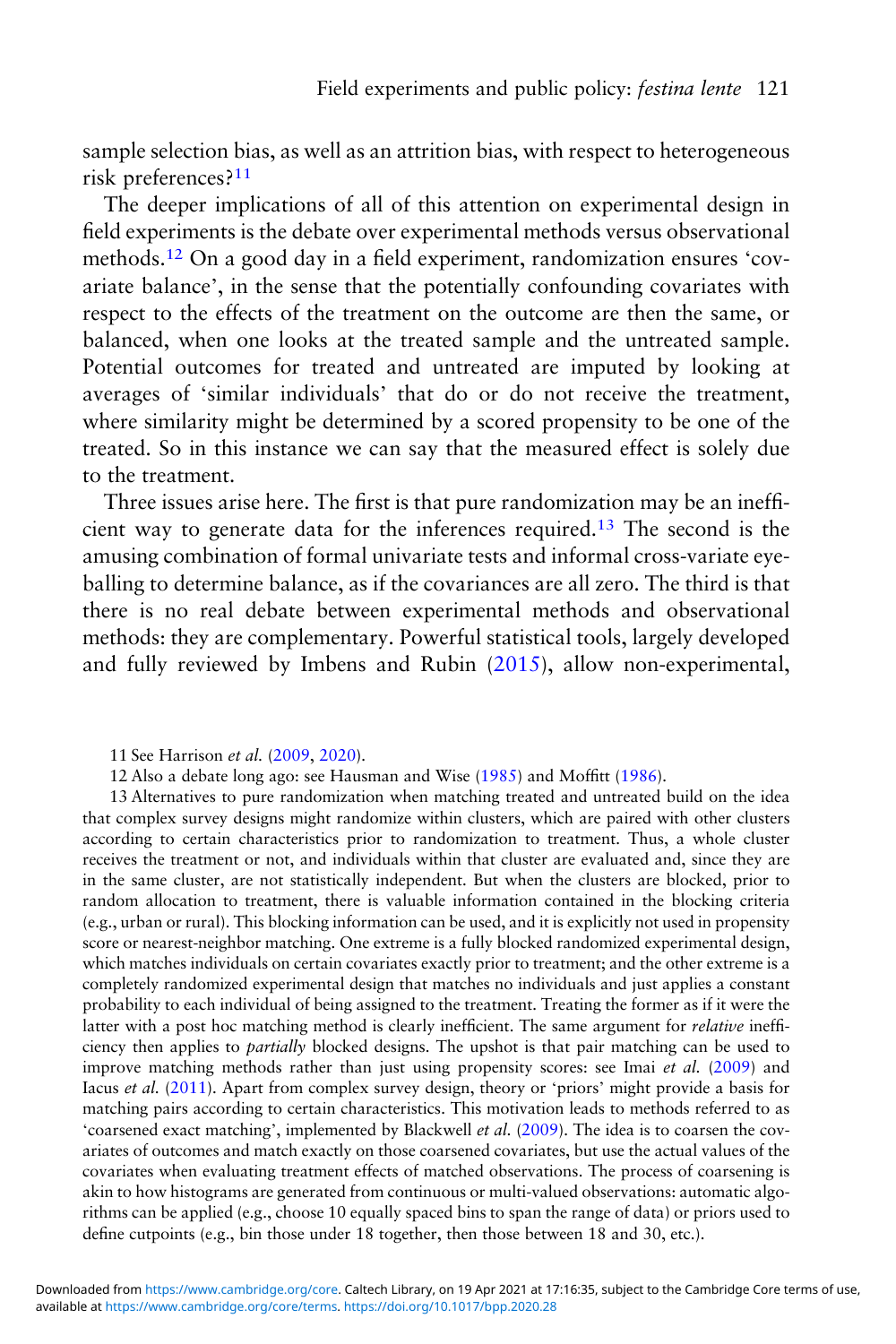observational data to be transformed in a way that allows them to approximate a randomized experimental evaluation. The tension between those advocating the use of controlled experiments to answer behavioral questions and those advocating the use of non-experimental or observational data to answer behavioral questions is, perhaps sadly for some, entirely contrived.<sup>14</sup> Each has a methodological role, strengths and limitations.

#### Conclusion

Scale effects matter, and I welcome the effort by Al-Ubaydli et al. to be formal about it and to draw on insights from other fields.<sup>15</sup> I am not sure that much more is really needed in terms of formalism beyond understanding the

14 It is important, then, to understand that sometimes this tension can be contrived for unethical reasons. Coller et al. (2002) used a database to calculate a smoking-attributable fraction (SAF) for health expenditures in the USA, on behalf of plaintiffs in tobacco litigation. Working on behalf of tobacco companies, Rubin (2000, 2001b) argues that the database does not exhibit covariate balance when one considers current or former smokers compared to never-smokers (2000, table 2, p. 338) or when one considers male current smokers, female current smokers, male former smokers and female former smokers, each compared to male or female never-smokers (2001b, Table 2, p. 179). In each case, he considers a binary treatment; in neither case does he consider whether these claims of covariate imbalance have any effect on the estimated SAF for these binary groups, or whether one could constructively adjust for them (e.g., by retaining "the more detailed smoking information for regression adjustment," as he suggests; 2000, p. 338). In fact, Rubin (2001b, p. 169) makes a point of arguing that one should decide on how to analyze data prior to seeing information on outcomes in a remarkable statement for a scholar working in a litigation context to make: "Arguably, the most important feature of experiments is that we must decide on the way data will be collected before observing the outcome data. If we could try hundreds of designs and for each see the resultant answer, we could capitalize on random variation in answers and choose the design that generated the answer we wanted! The lack of availability of outcome data when designing experiments is a tremendous stimulus for 'honesty' in experiments and can be in well-designed observational studies as well" (emphasis added). One can see here the idea of trying to parallel a practice of registering the design and hypotheses of a randomized controlled trial before running the trial. Whatever the merits of this practice – and that is a debate for another day – recommending this practice is arguably disingenuous *if one is going to then argue* that because the "raw data" in an observational study are unbalanced for measuring *some* treatment effects, it will measure *any* effects unreliably, those data cannot be easily corrected to provide reliable measurements in terms of recovering covariate balance or one should even just discard the dataset entirely. These are all positions taken by defendants in recent tobacco litigation. Rubin (2001a, p. 1409) reports calculations with what he admits is a "highly artificial example," and he concludes that there could be a negative SAF if one corrected for covariate balance. But as he clearly emphasizes, these were completely contrived numbers to illustrate a logical point. Presumably, the most telling evidence for unreliability would have been a subsequent demonstration that standard applications of the procedures advocated lead to qualitatively and quantitatively different answers with real data, and no such demonstrations have ever seen the light of day (one reason for this: they do not generate different answers at all). This substantive issue is, of course, central to one of the most significant public health issues ever.

15 As long as there is no suggestion that 'gold standards' in one field should automatically be accepted in other fields: see Harrison (2011, §1.4) for elaboration.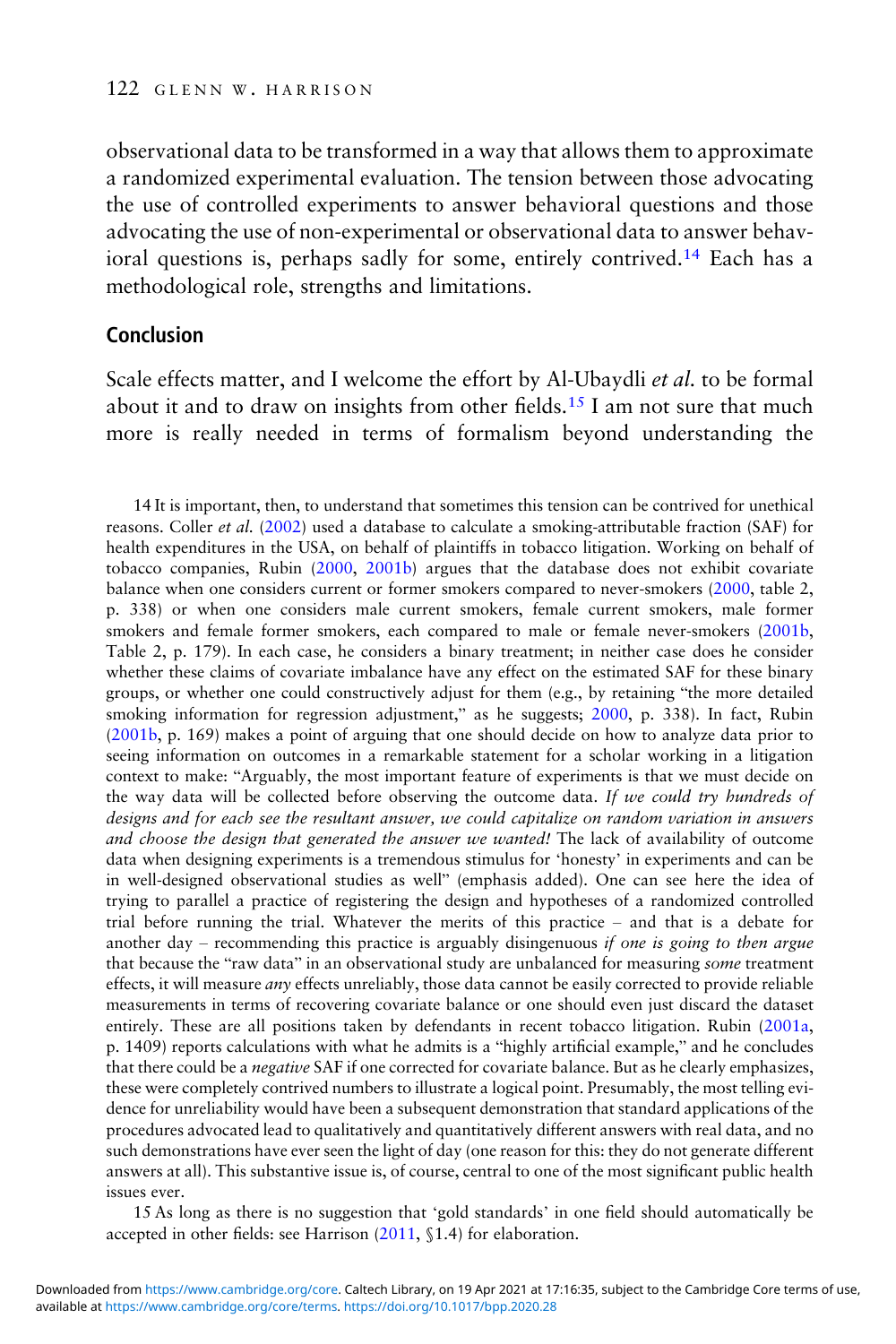production function for cognition, $16$  in this case behavioral policy insights. But we are not ready to scale anything, and I fear for the welfare consequences of doing so on the basis of what passes for field experiments today.

#### Acknowledgments

I am grateful to Karlijn Morsink for valuable comments.

### References

- Angrist, J. D. and J.-S. Pischke (2009), Mostly Harmless Econometrics: An Empiricist's Companion, Princeton: Princeton University Press.
- Balakrishnan, U., J. Haushofer, and P. Jakiela (2020), 'How Soon Is Now? Evidence of Present Bias from Convex Time Budget Experiments', Experimental Economics, 23: 294–321.
- Banerjee, A., R. Banerji, J. Berry, E. Duflo, H. Kannan, S. Mukerji, M. Shotland, and M. Walton (2017), 'From Proof of Concept to Scalable Policies: Challenges and Solutions, with an Application', Journal of Economic Perspectives, 31(4): 73–102.
- Blackwell, M., S. Iacus G. King, and G. Porro (2009), 'cem: Coarsened Exact Matching in Stata', Stata Journal, 9(4): 524–546.
- Bottai, M. and N. Orsini, (2019), 'qmodel: A Command for Fitting Parametric Quantile Models', Stata Journal, 19(2): 261–293.
- Camerer, C. F. and R. Hogarth (1999), 'The Effects of Financial Incentives in Experiments: A Review and Capital-Labor Framework', Journal of Risk and Uncertainty, 19: 7–42.
- Carter, M. R., E. Tjernström, and P. Toledo (2019), 'Heterogeneous Impact Dynamics of a Rural Business Development Program in Nicaragua', Journal of Development Economics, 138: 77–98.
- Coller, M., G. W. Harrison, and M. M. McInnes (2002), 'Evaluating the Tobacco Settlement: Are the Damages Awards Too Much or Not Enough?" American Journal of Public Health, 92(6): 984–989.
- de Haan, T. and J. Lind (2018), "Good Nudge Lullaby": Choice Architecture and Default Bias Reinforcement', Economic Journal, 128(610): 1180–1206.
- Ferber, R. and W. Z. Hirsch (1978), 'Social Experimentation and Economic Policy: A Survey', Journal of Economic Literature, 16(4): 1379–1414.
- Ferber, R. and W. Z. Hirsch (1982), Social Experimentation and Economic Policy, New York: Cambridge University Press.
- Fisman, R., P. Jakiela, and S. Kariv (2017), 'Distributional Preferences and Political Behavior', Journal of Public Economics, 155: 1–10.
- Friedlander, D., and G. Burtless (1995), Five Years After: The Long-Term Effects of Welfare-to-Work Programs, New York: Russell Sage Foundation.
- Frumento, P., and M. Bottai (2016), 'Parametric Modeling of Quantile Regression Coefficient Functions', Biometrics, 72: 74–84.
- Frumento, P., and M. Bottai (2017), 'Parametric Modeling of Quantile Regression Coefficient Functions with Censored and Truncated Data', Biometrics, 73: 1179–1188.
- Goldman, M. and D. M. Kaplan (2018), 'Comparing Distributions by Multiple Testing Across Quantiles or CDF Values', Journal of Econometrics, 206(1): 143–166.

<sup>16</sup> See Camerer and Hogarth (1999).